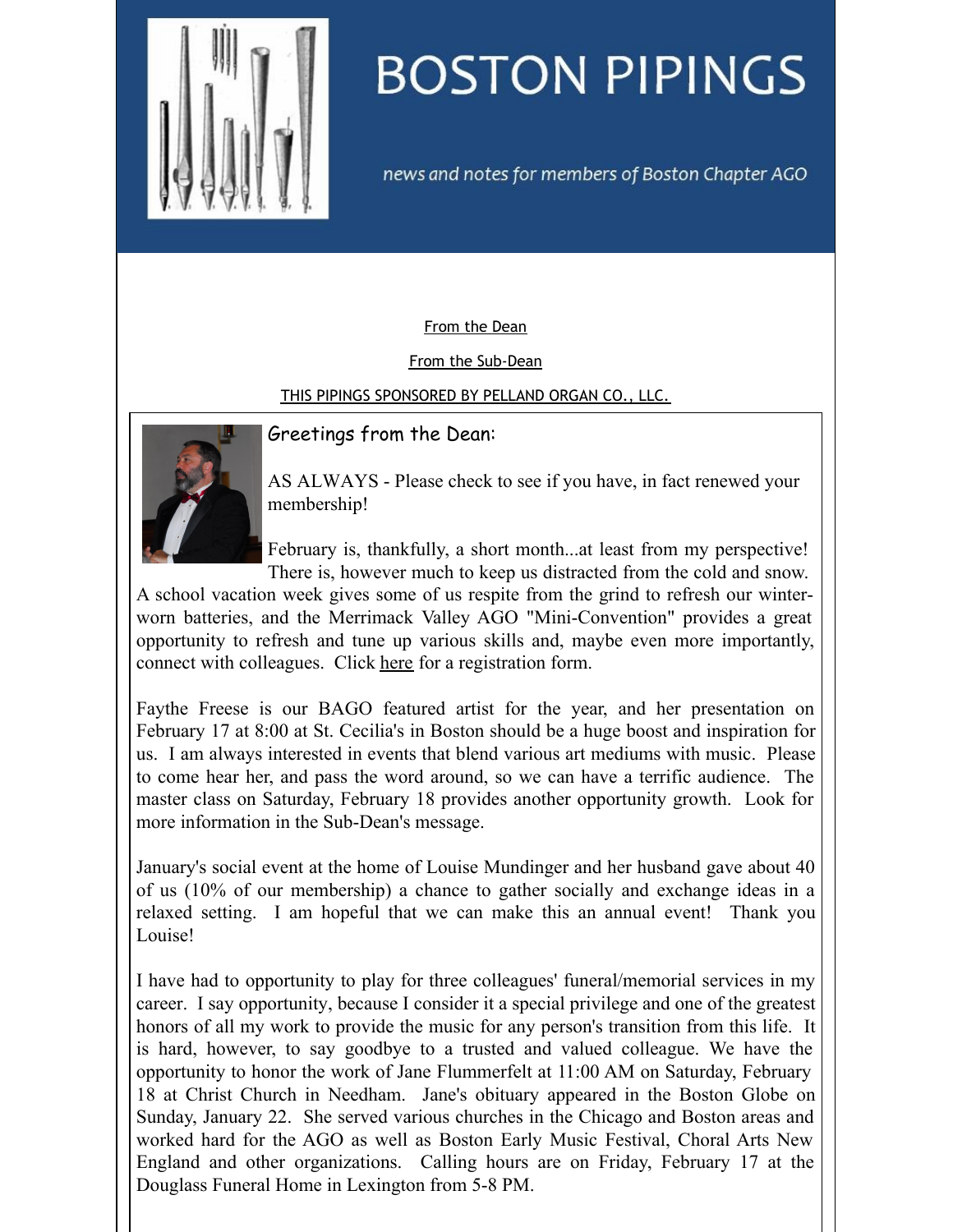Another rewarding joy in my work comes from the musical enlightenment of the children I work with, in the church choirs and, especially with *Youth pro Musica*. One rehearsal when I asked them to take out Bach's *Wir Eilen* for rehearsal, one 9 year old boy cried out "Bach! That is my most favorite music!" For many of us J. S. Bach holds a special place in our musical lexicon. Boston has a relatively new, but terrific tradition at First Lutheran Church with the annual Bach Birthday Bash. It is a musical feast for a full day honoring this great musician's contributions co-sponsored by BAGO. I would call it a "Don't Miss" event to cure the winter blues. Sign up in advance for the lunch or just drop in for the music on Saturday, March 18 from 9-5. See more information in Louise's article.

May, June and July afford us many more opportunities to be connected and inspired. Look at the schedule and plan your participation and invite your colleagues! My message is: GET CONNECTED!

ONCARD problems continue to plague the membership process, but many of you have renewed - thanks! If you are in touch with other BAGO members, or former members, remind them to renew!

Please see other articles, including the Sub-Dean's message for more information on many upcoming events.

Have you renewed your membership yet?

Robert Barney



*From the Sub-Dean:*

**Faythe Freese Recital**

**Friday, Feb. 17th, 8 pm. at St. Cecilia Parish on Belvedere St. in Boston. Music of Reger, Decker, Tournemire and Vierne**

**Free admission. Reception following.**

**Near Symphony and Hynes Auditorium T stops. On-street parking.**

**Masterclass at Old South with Faythe Freese on Saturday, February 18th at 10 am. Five organ students will play (see below) Free admission with a coffee break Across from Copley Station T stop**

It's now. We're in the thick of it. One big season down, another looming.

We meet ourselves at the door; there is so much to plan each

week, so much to do. And now the latest is to be mindful. Mindful? We have little enough time as it is without adding something new. So isn't now a good time to talk

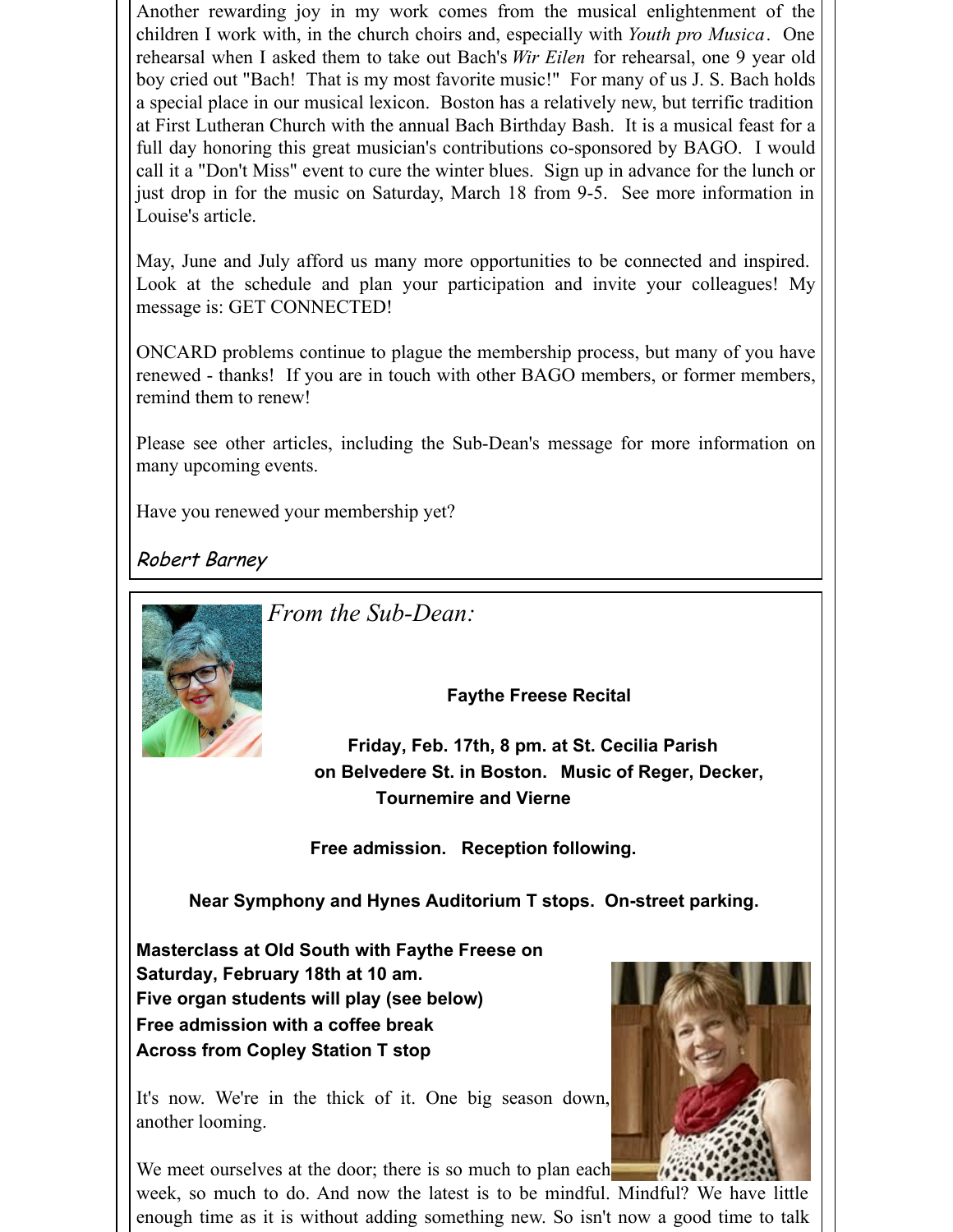about how to practice?

## ★*Faythe Freese is our guest artist for February*

Faythe wrote a must-read article called "SureFire Practice Techniques" in the December *Diapason.* She talks about the usual: slow practice, left hand alone, right hand, etc. It's good to be reminded of these things. You know they work. But here is Faythe's twist: She keeps a running record of her progress. In keeping track of her practice sessions, Faythe can start where she left off the previous day. And then she goes further. She includes a category called "Rate Concentration: 1=poor, 5=excellent." *Oooh*. What a horrifyingly good idea. This age of distraction doesn't work for music practice. You already knew that , didn't you? Score preparation requires our everything; and everything can be put on a list. There are all sorts of studies in music education and psychology journals which help us identify how to learn and then how to retain what we have learned. This is important for busy people as well as those who have more unscheduled time. We musicians have much music to make in our short time here.

In writing this article I'm reminded of Jane Flummerfelt, one of our cherished BAGO members who recently died after a heroic six-year combat with cancer. A number of years ago, Jane called and asked if I would take over her weekly church choir rehearsal. "They are starting the Mozart Vespers, K. 339. This will be the first rehearsal." So, with that in mind I prepared myself to drill notes. At the rehearsal, however, I quickly discovered that the choir had done their homework. How did this happen? "We have tapes!" (this was a while ago). They had recordings, listened to them, learned the notes on their own so they could make music right away. Hats off to Jane. She knew how to use time. A link to Jane's obituary can be found [here](http://www.legacy.com/obituaries/wickedlocal-needham/obituary.aspx?n=Jane-A-Flummerfelt&pid=183646371).

One other way to use time is to be inspired by each other.

*Faythe Freese will host a masterclass at Old South on February 18th at 10 am. Five organ students will play. Free admission with a cof ee break*

Noel de Sa e Silva: Duruflé, *Prelude & Fugue on ALAIN* (student of Christian Lane) Jennifer Hsiao: Widor, *Allegro vivace* (first mvmt), Symphony V (student of Christian Lane)

Sam Nelson: Marcel Dupré, *Variations sur un Noël* (student of Peter Sykes) Gigi MitchellVelasco: Vierne, *Scherzetto* , Op. 31 (student of Peter Sykes) Mary Jodice: Rheinberger: *Andante moderato* (first mvmt) Sonata no. 4 (student of Libor Dudas)

On deck:

- ¡ Christoph Wolff
- ¡ German Lunch
- ¡ Boston Organ Studio: Khristian Erich Bauer-Rowe, Laura Gullett, Jennifer Hsiao
- ¡ Ethan Sagin, baritone (and friends-chamber music)
- ¡ Christopher Holman, organ
- ¡ Kate Arndt, violin
- ¡ Carolyn Balkovetz, alto (Vespers cantata)

## **Bach abides:**

*At Emmanual Church in Boston:* Peter Sykes, French suite 1, March 16 at noon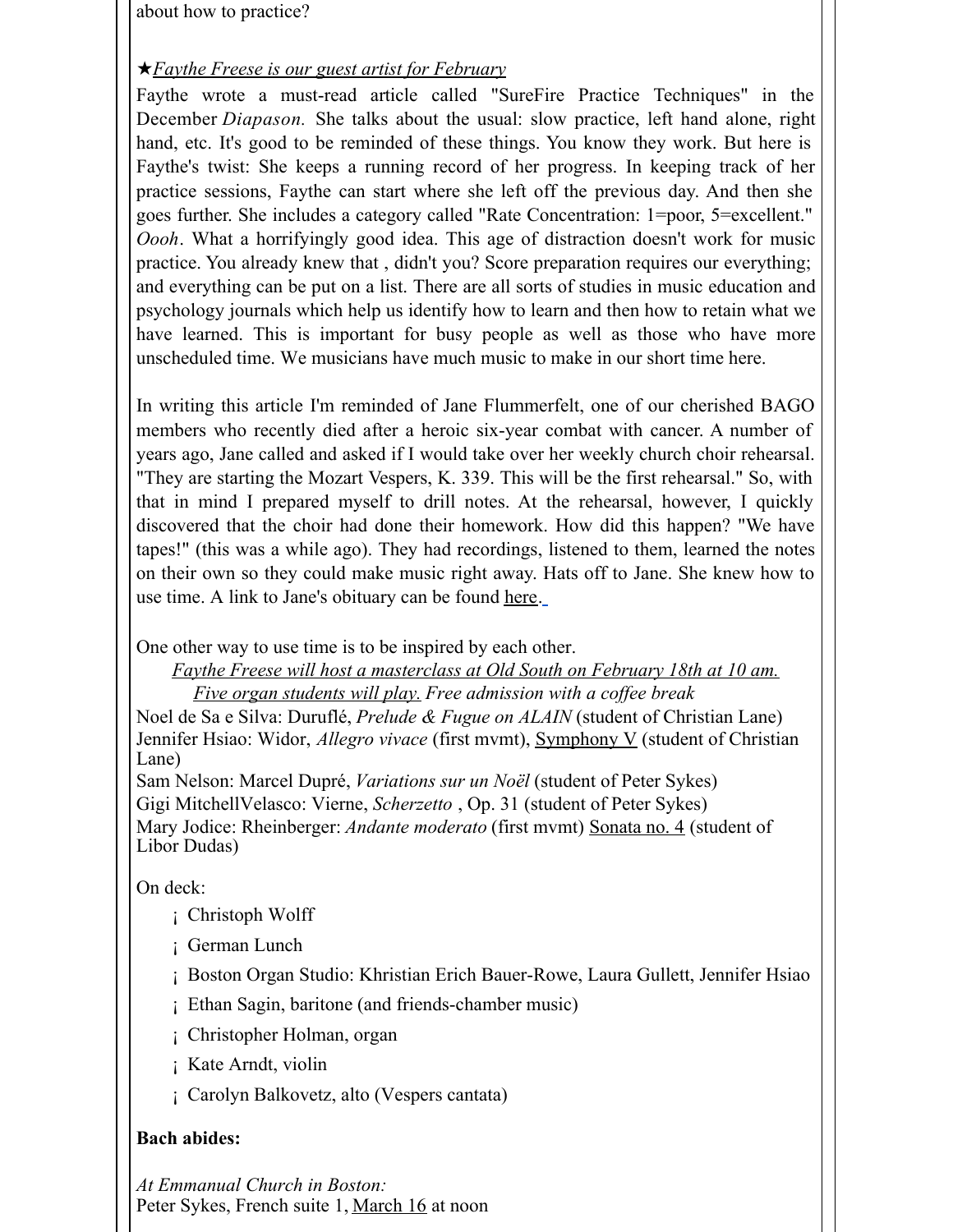John Finney, French suite 2, March 23 at noon Open rehearsal BWV 54, March 18 , at 11:30 a.m.

## *At Old West:*

Monday March 20 7:30 Masterclass with Diane Meredith Belcher Tuesday March 21 7:30 benefit recital with Diane Meredith Belcher. Masterclass free, Recital tickets \$25.

## *WIMfest2017 Saturday, May 6th at Harvard University*

¡ Carson Cooman will play works of Carlotta Ferrari including a Ferrari World Premiere written for this occasion

¡Janet Hunt will present her research on small-scale Motets for one to six voices and continuo in the the early  $17$ <sup>th</sup> Century. It is a neglected or in most cases, unknown, genre. Most of them are Italian, although they in turn influenced composers like Peter Philips, Richard Dering, and Cornelius Burgh, among others.

¡ Members forum. Time to share what we know

## *Members Recital and Annual Meeting, June 5th at 6 p.m.*

¡ St. John's Seminary in Brighton, Boston College ¡ Leo Abbott, Robert Barney and Janet Hunt are the recitalists ¡ Dinner!

## **Looking ahead to summer:**

## *Montreal Organ Festival July 2-6*

; The convention runs July 26 with add-on days on the 1st and 7th. Here is a [link](http:/) to the convention website.



★If you can't make it to the festival, you can still participate by supporting a student or underwriting an event. [Here](http://www.montrealorganfestival.org/sponsor.html) is a link to the page to sponsor a student. You can also name a student to sponsor. The current conversion rate is about 75%, meaning you can give a student registration, room at McGill and a small per diem for meals for \$562.

# **Tour Bach's Organ World, July 1728**

Boston chapter member Lee Ridgway leads this year's tour to cities and organs with connections to J. S. Bach, as well as other organs of historic importance. The tour is centered around Dresden, Leipzig, and Berlin, with day trips to Naumburg, Halle, Altenburg, Störmthal, Wittenberg, and Tangermünde. Organs include instruments by Silbermann, Scherer, Ladegast, and Sauer. Of particular importance are organs by Hildebrandt and Trost which Bach played and knew well.

The tour, of which this is the 5<sup>th</sup> edition, originated with Quentin and Mary Murrell Faulkner, who had to withdraw for personal reasons. They asked Lee Ridgway to take over the tour in their stead. Lee participated in two previous tours, and has extensive